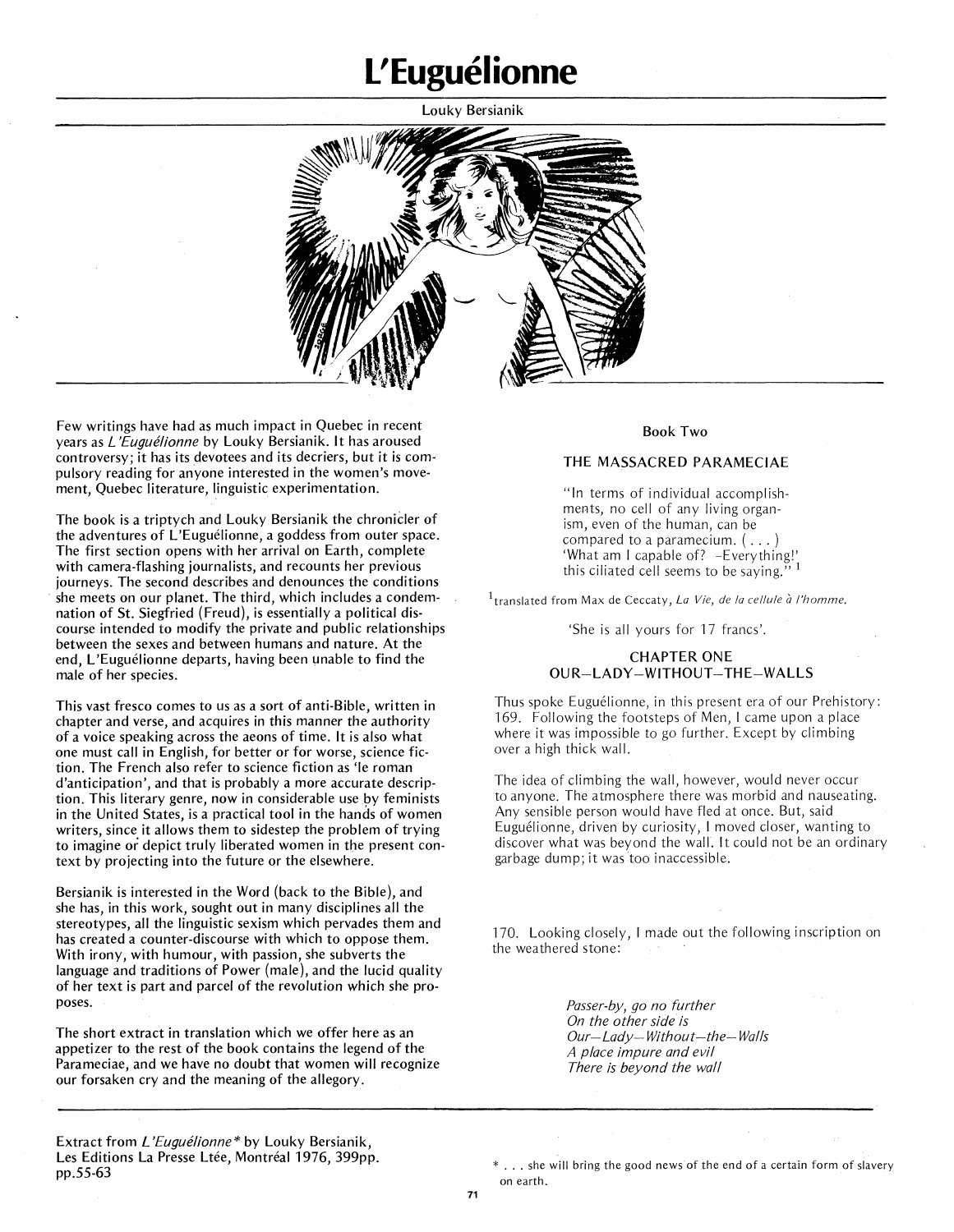*An ancient and extinct volcano It is a stamp* of*steel Twixt earth and ether and time Whence, across the centuries, There crepitates THE FORSAKEN CRY*

This last line was puzzling, said Euguélionne, since, no matter how hard I listened, I could hear only absolute silence:

#### 11

# THE FORSAKEN CRY

171. I was standing there, thinking about the inscription, when suddenly I thought I heard buzzing in my ears.

It's the strain of being here in this insufferable atmosphere, I said to myself. So I decided to leave that abhorrent place. t turned back and started walking away. But the buzzing grew louder and louder.

I quickened my pace. The buzzing pierced through me, invading my every pore, cutting a road into the deafness of my flesh. It possessed me, transforming me into one Enormous Ear, capable of absorbing all the noises of the world, the unheard-of world perfectly concealed beyond the wall.

172. I stopped, out of breath. And then I heard *It,* the unadulterated scream. It seemed never-ending. Screamed out in one single breath, endless, with no relief or rest.

Then, words took shape within the cry, distinct, monotone words formed of shrill, intolerable agony.

*173. I have been crying, crying, crying, out into a desert. I am crying out into a desert. Is it (J desert? Or is my voice emitting ultrasounds inaudible to those* of *my kind? Or, like a bat with defective radar, have I been colliding with things and people, inspiring fear and loathing?*

*Isee one who contemptuously holds out his garbage to me, another who indifferently dusts his couch.*

*I have cried and cried and cried and cried. Do you hear me now? Does anybody hear me?*

*174. The great march has begun. Like an inextinguishable forest fire.*

*I am marching, an impatient and implacable flame. And I enkindle impatient, implacable flames in my wake.*

*The great march has begun, burning its way towards the cities, towards Man. For I am not a Man. I am a MASSACRED PARAMECIA.*

### III

## THE MARCH OF THE PARAMECIAE

*Fire does not choose its victims, continued the forsaken cry. Fire does not choose its victims when ·it is on the march. It makes no distinction between dead wood and living wood. It makes no distinction between that which is open and that which is closed. No one ever thinks* of *putting a padlock on their possessions to protect them from fire.*

*The Parameciae who have been massacred for centuries are on the march towards Men.*

*175. The Massacred Parameciae are enflamed and they are gaining ground. They come in waves, waves* of *the past and waves of the present. They come in waves* of *billions, waves*

of *millions, waves* of *thousands, waves of hundreds, they come in waves* of *tens, they come in waves* of *Ones. You can count them. You can name them, because each was given a name in her childhood.*

*176. And the very first Paramecia, massacred in the night* of *time, is there, close by. She, the very first One, is no less threatening than Number One and One-Half Billion of the current wave.*

*To each new generation, the preceding wave adds itself. You can count them. They number in the billions. They are marching towards Men. And when they arrive, they may turn away from Men for good. For they are not Men. They are Massacred Parameciae.*

# IV

#### THE MURDER WEAPON

*177. They are coming out* of *the night* of *time. They are awakening. They suddenly remember that they have been massacred.*

*178. Someone who has been murdered does not know that he has been murdered, because death also brings that oblivion. Consequently he does not know* who *murdered him. He does not know how his murderer went about it. He does not know why. For he has always said to himself: 'Why would anyone murder me?' Even the worst* of*scoundrels will never believe that someone would go as far as murder to punish him.*

*But whatever the weapon that took her life, this weapon kindled a spark oflight in her. Her awakening has been smouldering over the centuries. One day this light becomes* so *blinding that the dazzled victim comes back to life. And from that moment* 0(7 *she knows. She knows, and blindly seeks her revenge.*

*179. Hatred, frustration, swelling rage, the agony* of *feeling her brain always ready to explode under an injunction without appeal, the impossibility of freely wandering the roads* of *life,* of *knocking on the doors she chooses* - *these are the centuries-long experiences* of*the victims* of*the Massacre, experiences which are now driving them to act. For they are finally awakening. And now they know. They are on the march. They are on the march towards the Men who murdered them even ifit was sometimes done in all innocence. '*

These were the words, said Euguélionne, that seared through the interminable forsaken cry that I heard on your planet, near the place called Our-Lady-Without-the-Walls.

#### V

#### THE LEGEND OF THE PARAMECIAE

180. Back in the city, said Euguélionne, I went to see Exile. Tell me about the Massacre of the Parameciae, I said to her. In the beginning were the Parameciae, said Exile. They were single-celled organisms, extremely creative and infinitely variable, great inventors of new systems; they were efficient researchers enlisted by nature to see just how far is too far for a cell to go.

But the Great Provider and Lord Protector of the Evolution of the Species, who wanted to go on to the Metazoan stage, thought the Parameciae were decidedly too individualistic and judging by the way they were going, they would never accept community life. That, at least, was *his* conclusion which he stuck to with unshakeable conviction-the obvious idea of consulting the interested parties having never occurred to him.